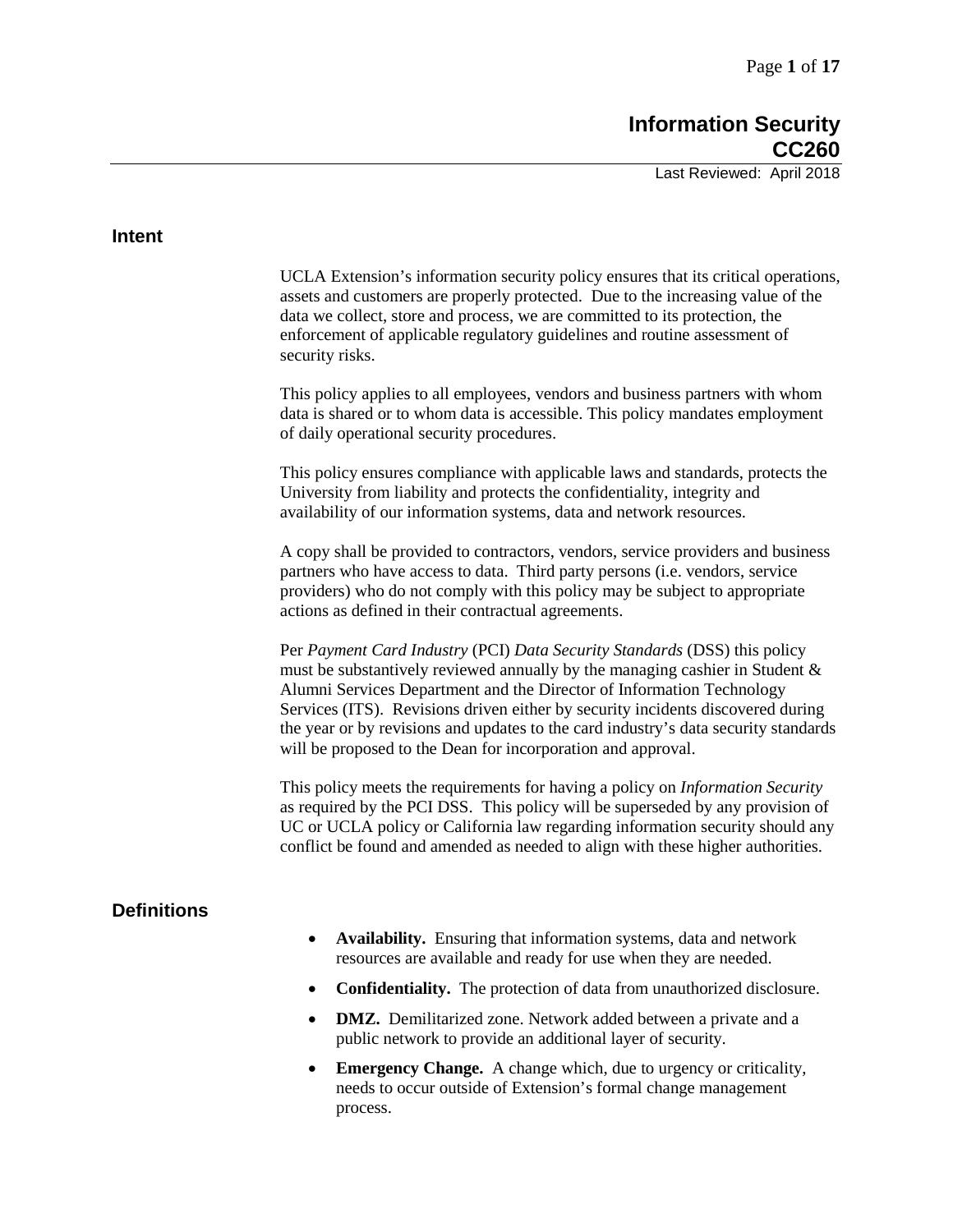- **Encryption.** Process of converting data into an unintelligible form except to holders of a specific cryptographic key.
- **Information System.** Information systems include, but are not limited to, laptop computers, workstations, servers, mainframe computers, routers, switches, cell phones, telephones, fax machines and personal digital assistants (PDAs).
- **ITS.** UCLA Extension's *Information Technology Services* department.
- **Integrity.** The accuracy, completeness and validity of information.
- **Logical Controls.** Controls that limit logical access to information systems and/or electronic data, for example, passwords, user accounts, firewall rules.
- **Malicious software.** Software designed to damage or disrupt information systems, data or network resources.
- **Network Resource.** Communication links and network bandwidth.
- **Physical Controls.** Controls that are physically implemented, for example, surveillance cameras, motion alarms, door locks, security guards.
- **Risk.** The likelihood of a given threat exercising a particular potential vulnerability, and the resulting impact of that adverse event on an organization.
- **Security Incident.** The unauthorized access, attempted or successful, to use, disclosure, modification, or destruction of data or services used or provided by UCLA Extension.
- **Sensitive Data.** Sensitive data includes but is not limited to, passwords, Social Security numbers, credit card information, protected health information (PHI), personally identifiable information (PII), bank account numbers and tax ID numbers that are stored, processed or transmitted on or by Extension information systems or network resources.
- **Strong Cryptography.** A cryptographic algorithm or protocol that makes it very difficult for an unauthorized person to gain access to encrypted data.
- **Threat.** Condition that may cause information or information processing resources to be intentionally or accidentally lost, modified, exposed, made inaccessible, or otherwise affected to the detriment of UCLA Extension.
- **Two Factor Authentication.** The use of two independent mechanisms for authentication. For example, a security token and a password.
- **User.** Anyone who accesses information systems, data or network resources.
- **Visitor.** A vendor, guest of an employee, service personnel, or anyone who needs to enter a UCLA Extension facility containing information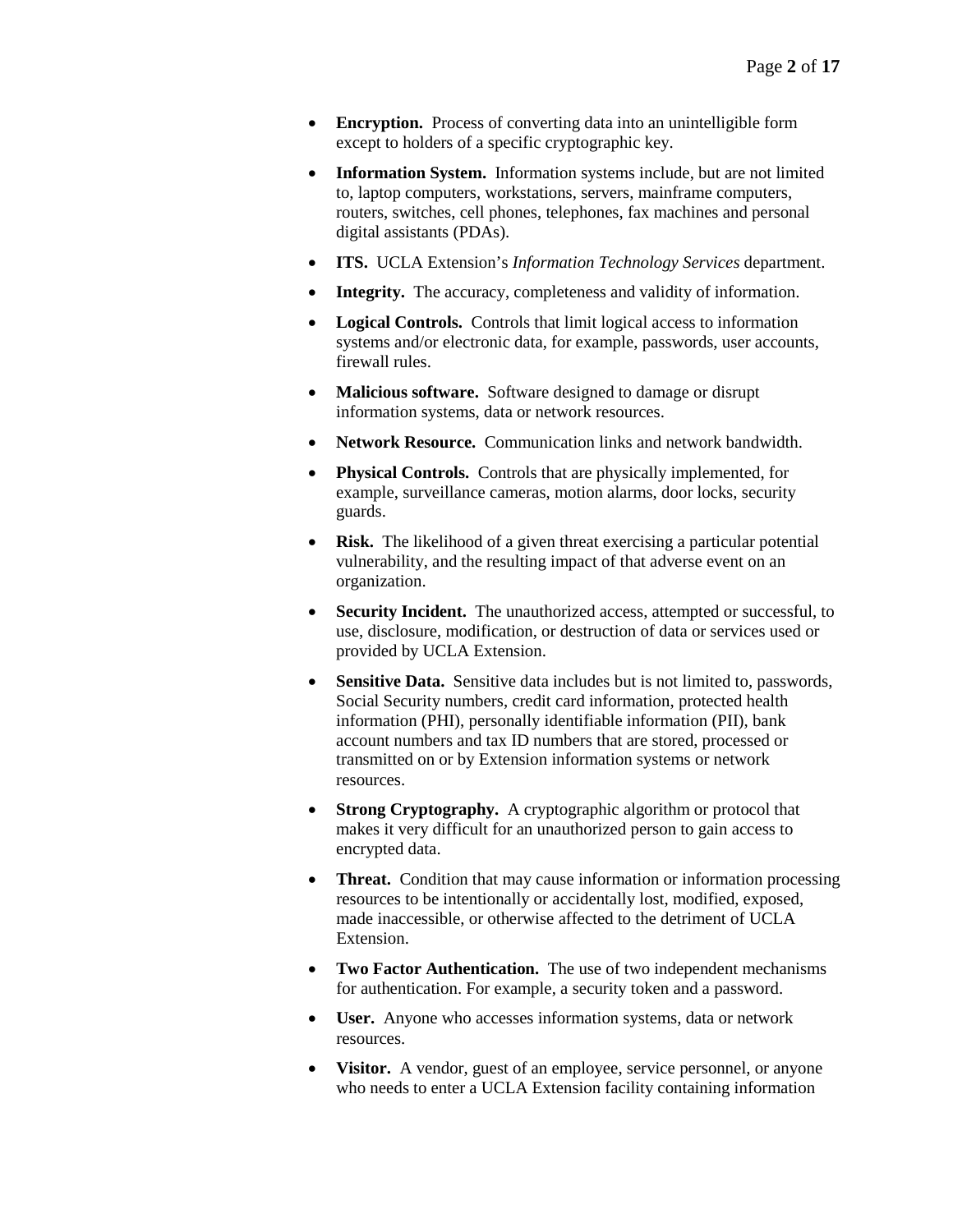systems, data or network resources for a short duration, usually not more than one day.

# **Roles and Responsibilities**

Extension's Information Technology Department (ITS) will:

- Establish, document and distribute information security standards and procedures.
- Monitor and analyze security alerts and information, and distribute to appropriate employees.
- Establish, document, and distribute security incident response and escalation procedures.
- Administer user accounts, including additions, deletions, and modifications.
- Monitor and control all access to sensitive data.

#### **Risk Assessment**

UCLA Extension will regularly identify, define, and prioritize risks to the confidentiality, integrity, and availability of its information systems, network resources and data. Extension's ITS will conduct a formal, documented risk assessment of its information systems, data and network resources on an annual basis. The assessment must identify and prioritize the threats and vulnerabilities to Extension's information systems, data and network resources and define the likelihood and impact of risks.

The risk assessment will be used in conjunction with the University's risk management process to identify, select, and implement appropriate and reasonable controls to protect the confidentiality, integrity, and availability of Extension's information systems, network resources, and data. The risk assessment will follow established methodologies such as OCTAVE, ISO 27005 or NIST SP 800-30.

Extension must conduct risk management on a regular basis and select and implement reasonable, appropriate, and cost-effective controls to manage, mitigate, or accept identified risks. All such controls must be commensurate with identified risks.

Annually, the Director of ITS must submit an information security risk management report to the Dean's Office. The report must identify the significant risks to information systems, data and network resources that have been identified during the past year, the risks that have been accepted and which risks have been mitigated.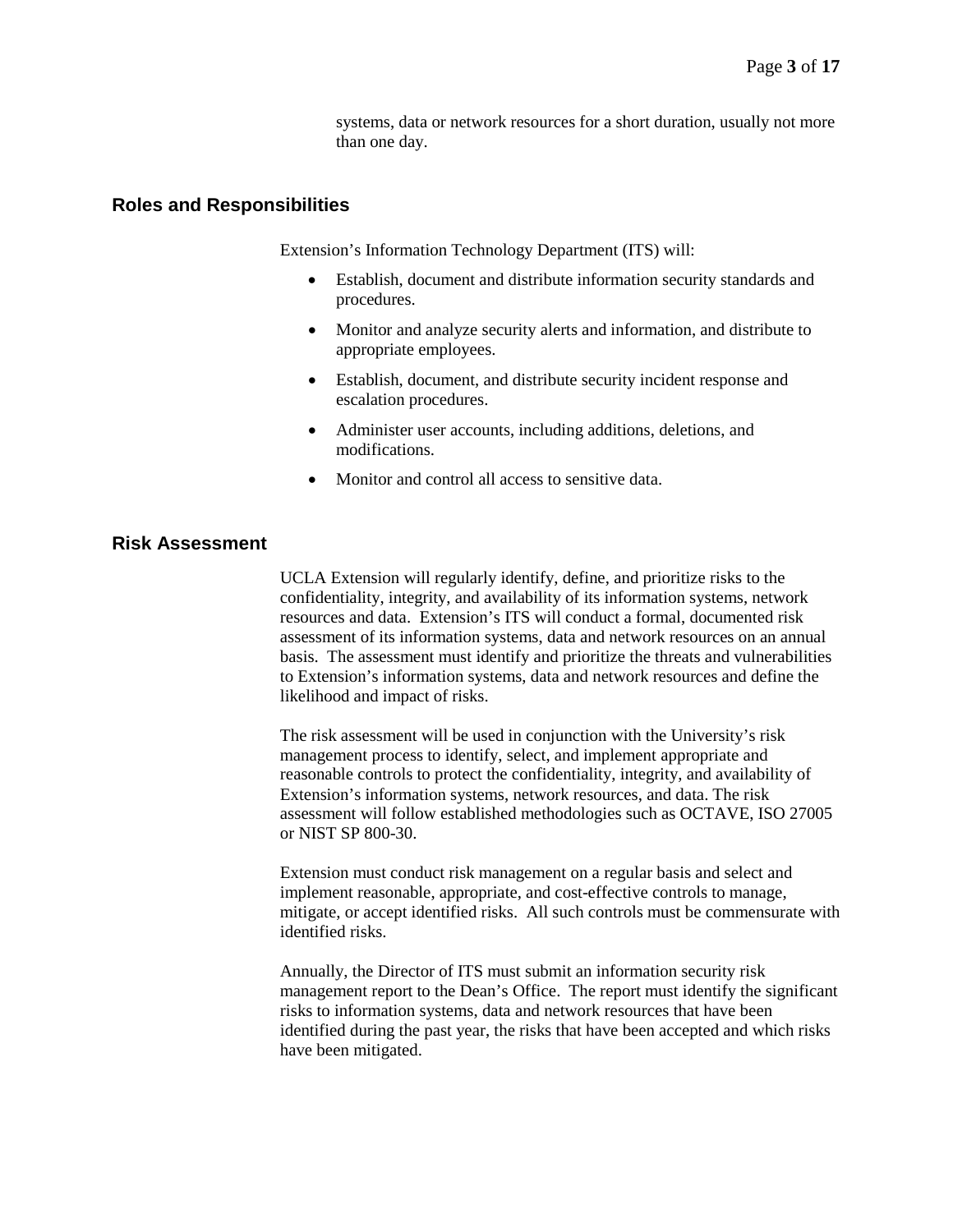# **Logical Access Control**

Logical access to information systems and media containing sensitive data will be denied until specifically authorized by appropriate personnel. Appropriate information system owners and/or data custodians or their designated delegates will define and approve logical access to Extension's information systems and media containing sensitive data.

Logical access to Extension's information systems and media is provided only to those having a need for specific access in order to accomplish a legitimate task and must be based on the principles of *need to know* and *least possible privilege*.

Extension supports a formal, documented user-management process which enables the controlled addition, change and termination of logical access rights on information systems, data and network resources. The process is capable of granting different levels of access to information systems, data and network resources. An automated access control system is in place to control access to information systems.

A unique user name will be used by all persons accessing Extension information systems and media containing sensitive data. Along with the unique user name, a password is required.

Multi-factor authentication will be used by employees, contractors, service providers and vendors for remote access to Extension's information systems and media containing sensitive data. Extension employees will also use multi-factor authentication for UCLA Logon (Bruin Online). Extension employees who telecommute must take all precautions necessary to secure any and all sensitive data in their homes and prevent unauthorized access to any Extension information systems or data.

Vendor maintenance accounts and ports on Extension information systems that contain sensitive data must be disabled until the specific time they are needed by the vendor. After appropriate use by the vendor, they must again be disabled. All vendor access shall be monitored while in use.

Group, shared or generic accounts or passwords may not be used on Extension information systems that store, process or transmit sensitive data. The following requirements must be met for passwords on such systems:

- User passwords must be changed at least every 90 days.
- Passwords must be at least 7 characters long and include both numeric and alphabetic characters.
- First time passwords must be unique for each user and must be changed upon first use.
- Password reuse must be restricted to no more than once every 4 uses.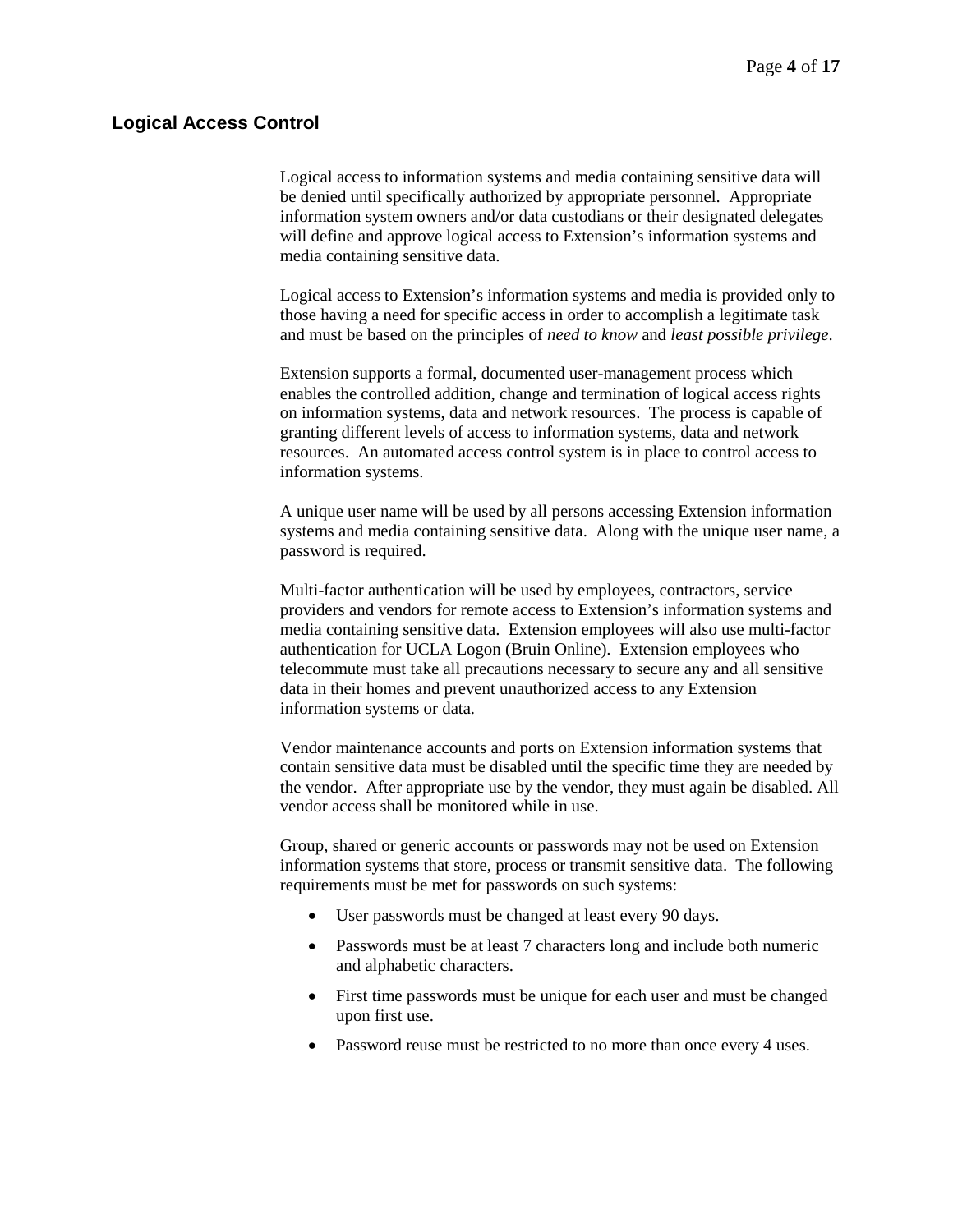- Via the use of strong cryptography, all passwords must be unreadable during transmission and storage on all information systems that store, process or transmit sensitive data.
- User accounts must be locked after six failed login attempts. The lockout must be for at least 30 minutes or until authorized personnel unlock the account.

Extension employees must not use passwords that are also used for non-Extension accounts, such as accounts for Federal Government systems (e.g. SEVIS) also employed in the course of business.

Activation of information system locking software or log off will occur when a user session on an Extension information system is inactive for more than 15 minutes.

User identity will be appropriately verified before any password, which enables access to an Extension information system or network resource, is reset.

User accounts that are inactive for more than 90 days on information systems that store, process or transmit sensitive data must be disabled or removed. Annually, appropriate system owners and/or data custodians or their designated delegates will review and verify logical access rights to information systems and media containing sensitive data. Such rights will be revised as necessary. Inactive accounts over 90 days old will be either removed or disabled.

Extension employees and contractors experiencing a change in status (e.g. termination, position change) will have their logical access rights promptly reviewed, and if necessary, modified or revoked.

# **Physical Access Control**

At least annually, Extension directors and managers will review all of its physical areas that must be protected from unauthorized physical access. The assessment must take into consideration areas where sensitive data is stored, processed, or transmitted as well as the location of any supporting assets or critical infrastructure.

Extension's information systems and electronic and non-electronic media containing sensitive data must be located in physically secure areas ("limited access area"). Information systems located in unrestricted, public access areas must be physically secured to prevent theft.

Access to limited-access areas must be denied until specifically authorized by appropriate personnel. Such access must be provided only to those having a need for specific access in order to accomplish a legitimate task and must be based on the principles of need to know and least possible privilege. Access privileges to limited access areas must be reviewed at least annually.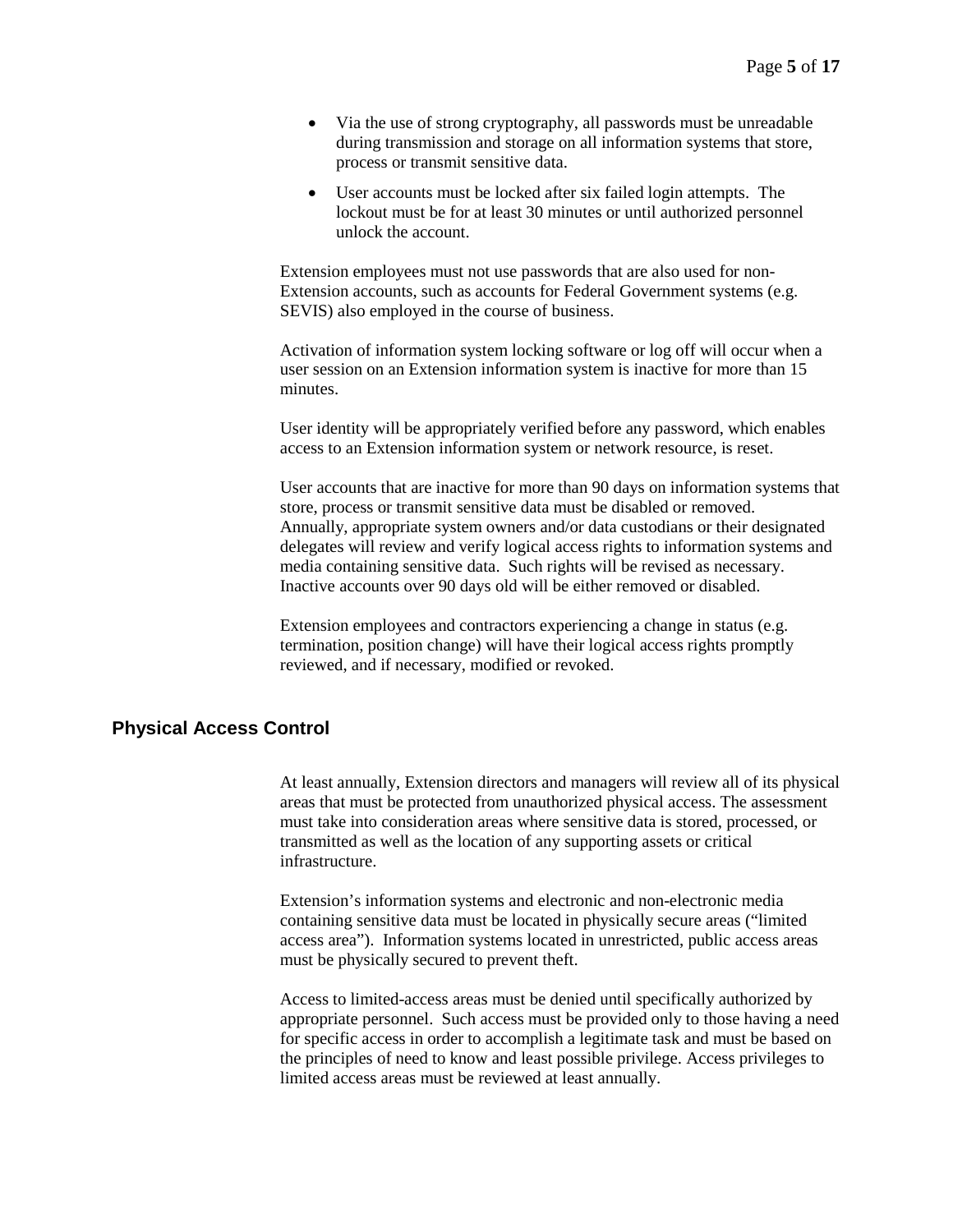Cameras or other access control mechanisms must monitor the entry and exit points of physical areas containing information systems that store, process or transmit sensitive data or electronic and non-electronic media containing sensitive data and must be protected from tampering or disabling. Camera data must be stored for at least three (3) months unless otherwise restricted by law.

Extension's ITS will either disable or control and restrict physical access to publicly accessible network jacks; it must also restrict physical access to wireless access points (WAPs), gateways and handheld devices, networking/ communications hardware and telecommunications lines located at Extension facilities.

Backup media, both paper and electronic, that contains sensitive data will be stored in a secure location. The location's security will be reviewed at least annually. An inventory of all such media will be conducted at least annually. Where appropriate, shred bins will be maintained with a lock preventing access to its contents. All such media, when no longer needed for business or legal reasons, will be destroyed in such a way that there is reasonable assurance that the media cannot be reconstructed (i.e. crosscut shredding, pulping or incinerating of hardcopy materials and degaussing, securely overwriting or physically destroying electronic media).

Extension's electronic and non-electronic media containing sensitive data will be classified so that it can be identified as "confidential." Distribution of such media outside Extension must be tracked and logged. Such media will only be distributed outside Extension via a delivery method that can be tracked (such as secure courier).

The designated manager or director must approve the movement of any media containing sensitive data from a limited access area.

Extension will have a formal, documented process in place that clearly identifies and distinguishes between employees, contractors, and visitors in high security or limited access areas.

Visitors to limited access areas will be formally authorized by supervisorial staff managing access to such areas. Visitors to limited access areas will be given a physical token (i.e., a badge or access device) that has an expiration date and that identifies a visitor as a non-employee. Visitors must return their physical token upon leaving a limited access area or at the expiration date.

Visitors will sign a visitor's log prior to being granted physical access to limited access areas. The log will document the visitor's name, the company represented, the authorizing employee, and the date and time of entrance and departure. Unless otherwise restricted by law, visitor logs must be retained for at least three (3) months.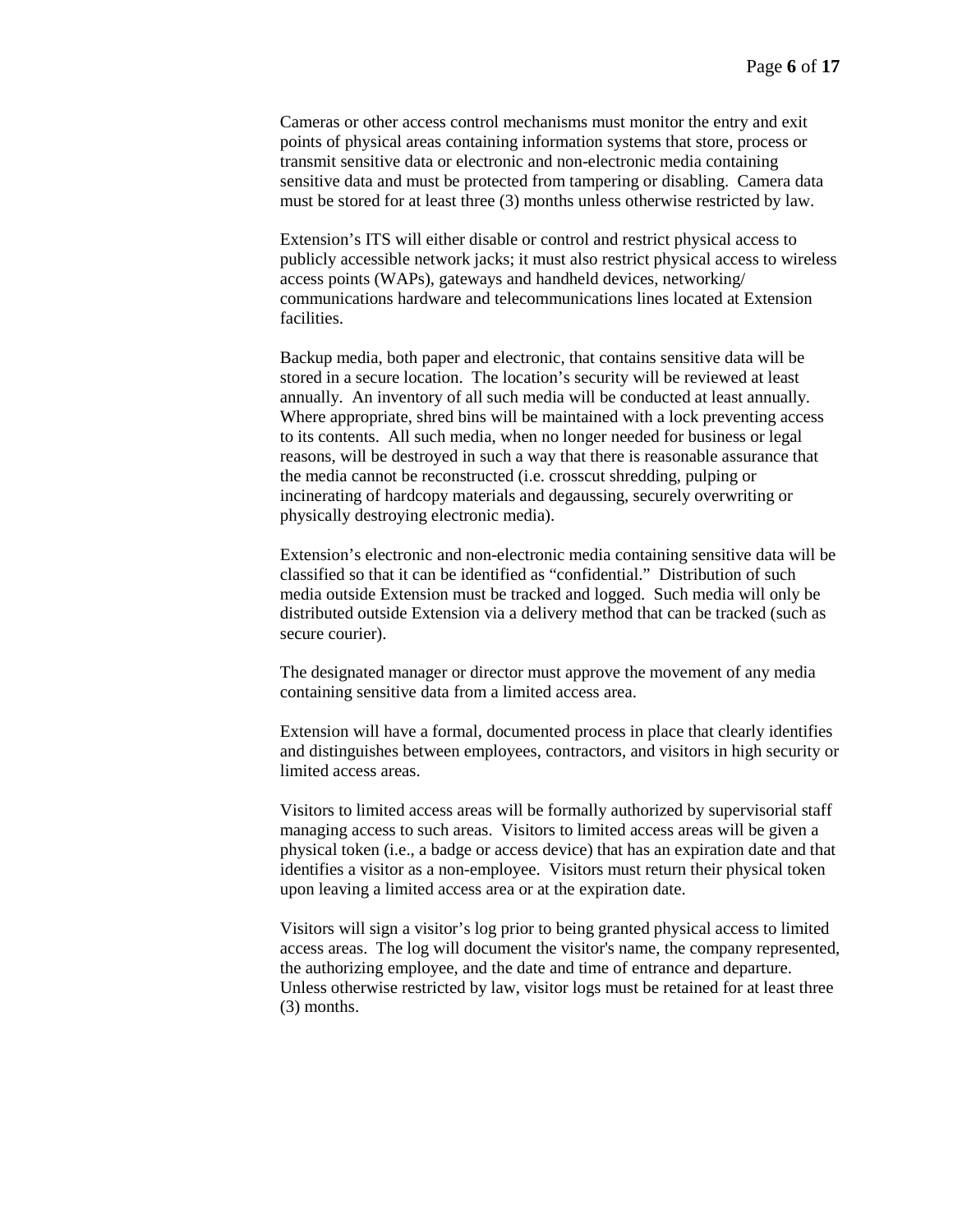# **Security Training and Awareness**

UCLA Extension will ensure that all personnel are provided with sufficient training and supporting reference materials to enable them to appropriately protect information systems, network resources, and data. Security information and awareness is provided via web-based training, instructor-led training, memos and periodic meetings.

Security information and awareness training will include but is not limited to:

- Presentation of this and other job-related policies at point-of-hire for all Extension employees.
- Announcements of any significant revisions to this or other related policy, security controls or processes will be made as they are implemented.
- Announcements by ITS of any significant new security threats to information systems, network resources, or data will be made as they become known.
- For those who have access to grades and other sensitive data stored in student records, attendance at training regarding the federal *Family Educational Rights and Privacy Act*, *California Information Practices Act*, and other law and policies affecting privacy will be completed.
- For those who participate in or manage enrollment and payment process (Student & Alumni Services and Cashier & Financial Services), or who have ancillary access to credit card data (ITS), mandatory annual engagement in structured training provided by UCLA regarding payment card industry compliance and security expectations will be completed. The Enrollment Manager will coordinate and ensure the training is completed by each employee.
- For those who have the ability to amend records, attendance at identity theft alert and fraud sensitivity training per the Federal Trade Commission *Red Flags Rule* will be required annually*.* The Enrollment Manager in Student & Alumni Services will conduct this training, and will post on its intranet site the current *Red Flags Control Matrix* and update it following each annual meeting.

# **Employee Technologies**

Employee technologies, i.e. remote-access technologies, wireless technologies, removable electronic media, laptops, tablets, PDAs. Email and internet usage, that access sensitive data will only be used by personnel if the following controls are in place:

- The Dean's Office has approved the use of the technologies
- Appropriate authentication is used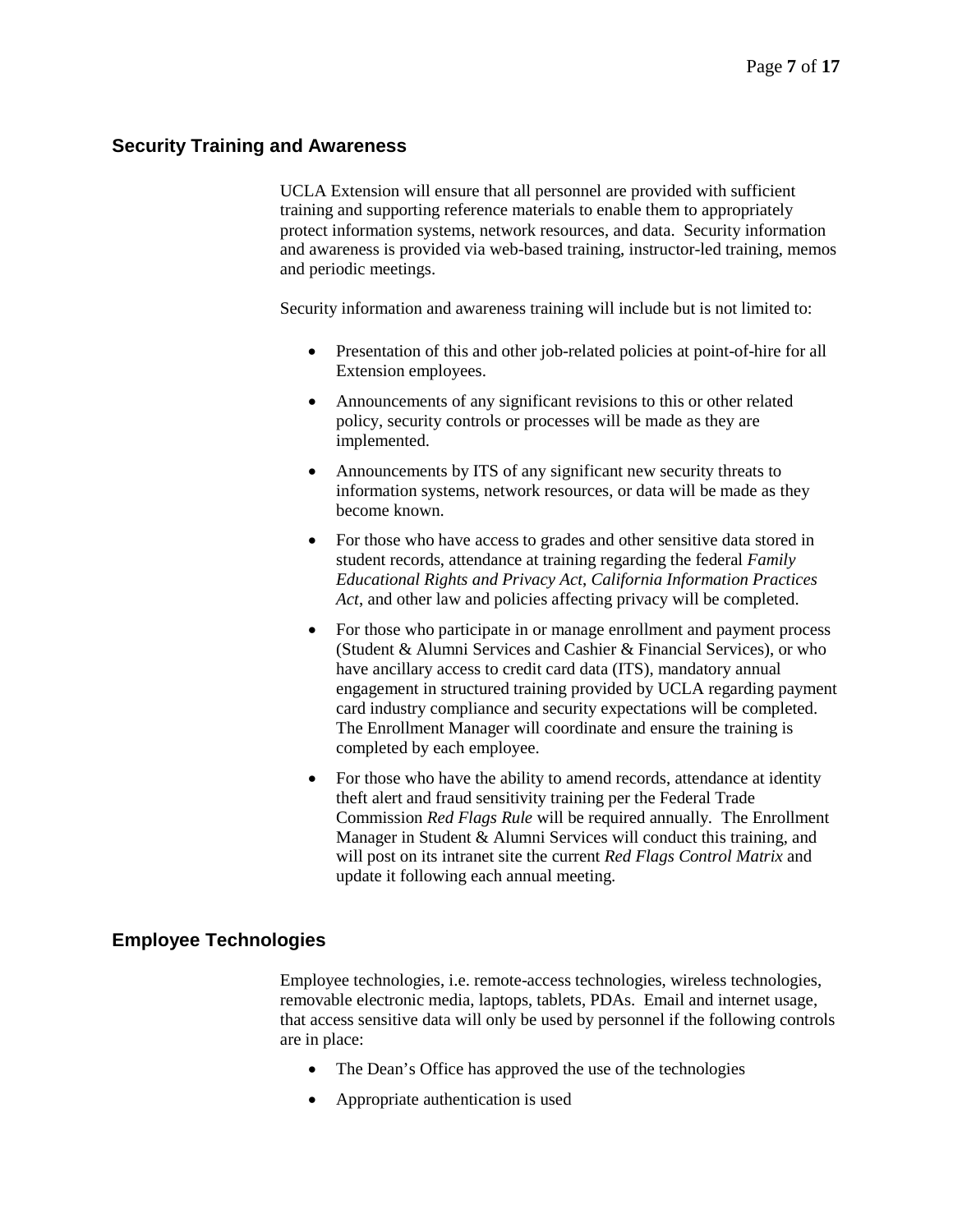- A regularly updated inventory of devices, approved network locations for their use, and list of the persons authorized to access the devices
- Devices are labeled with owner name, contact information, and a description of the device's purpose
- Devices are appropriately used and placed in appropriate network locations
- The ITS Department maintains a regularly updated list of approved devices

When payment card data is remotely accessed, the data will not be copied, moved, or stored onto local hard drives or removable electronic media unless explicitly authorized for a defined business need.

Remote access sessions to information systems containing sensitive data must be disconnected after twenty (20) minutes of inactivity. Remote access technologies used by vendors or business partners to access information systems containing sensitive data must be turned off when not in use.

# **Data Retention and Disposal**

Departments that must keep and store sensitive data will do so to the minimum necessary required for business, legal and/or regulatory purposes. Full social security numbers required for tuition payment reporting to the Internal Revenue Service will be retained only for the period that a taxpayer may file an amended return to either the State of California or the federal government. When no longer required for such purposes, sensitive data on information systems or on electronic and non-electronic media must be appropriately disposed. The following disposal methods will be used:

- Non-electronic media must be cross-cut shredded, incinerated or pulped.
- Electronic media must be purged, degaussed, shredded or otherwise destroyed so that sensitive data cannot be reconstructed.

Sensitive data electronic media and information systems must be securely and thoroughly erased before such items can be re-used.

Information systems and electronic and non-electronic media that contain sensitive data must be inventoried and audited on a quarterly basis to ensure that the stored data does not exceed defined data retention requirements.

Electronic storage of any credit/payment card information is prohibited.

Cryptographic keys must be securely stored and comply with the following key management procedures:

- Generation of strong keys
- Maintenance of an inventory of encryption keys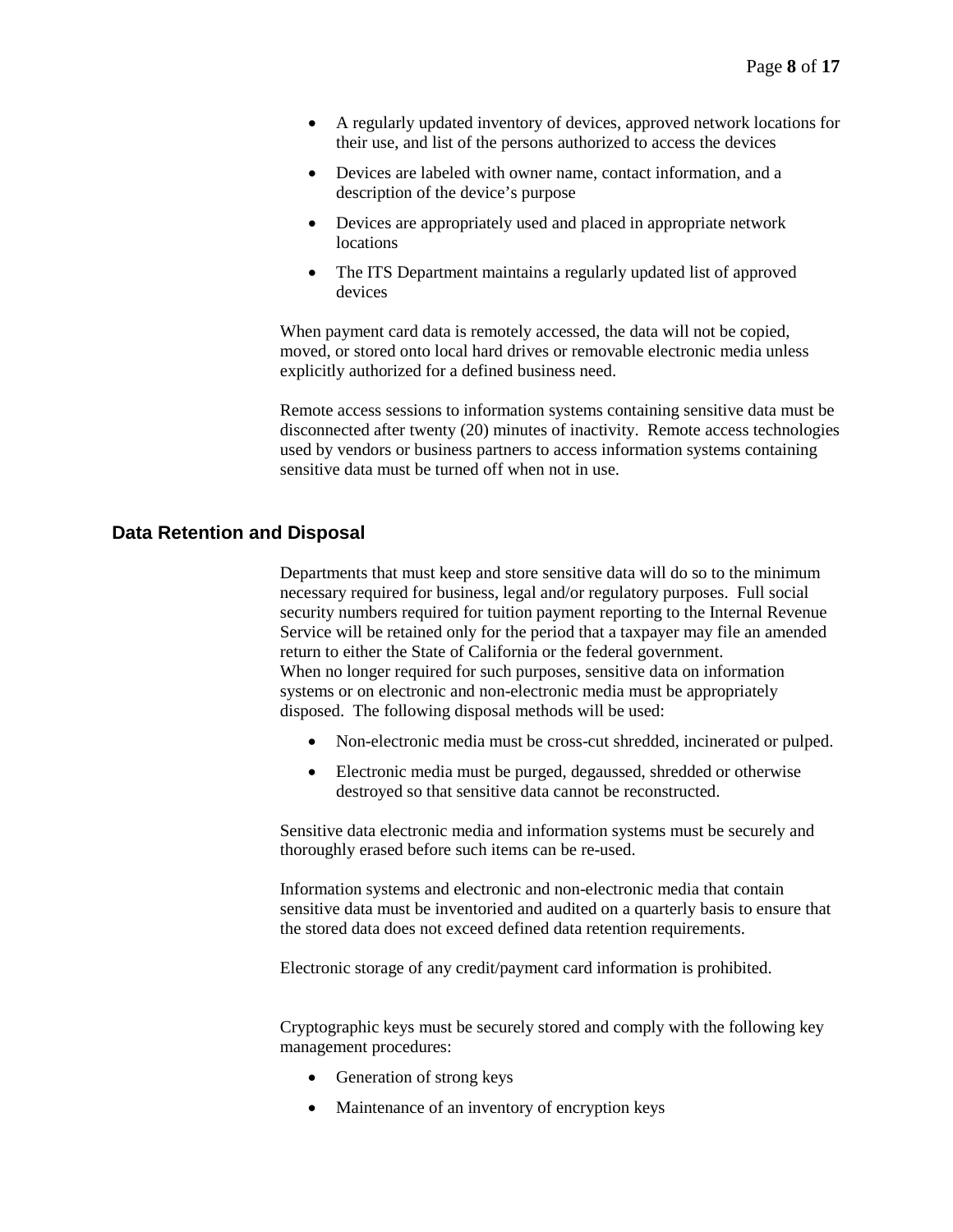- Secure key storage and distribution
- Periodic key changes
- Destruction of old keys
- Split knowledge and dual control of keys
- Prevention of unauthorized substitution of keys
- Replacement of known or suspected compromised keys
- Revocation of old or invalid keys

Key custodians must sign a form specifying that they understand and accept their key-custodian responsibilities.

# **Credit Card Data & Payment Handling**

Processing cash, cash equivalents, and credit card payments must be processed only by authorized agents who have completed campus provided PCI DSS Security Awareness Training, Cash Handling Safety and Security Training, and CASHNet Cashier Training, after initial hire and annually thereafter, and who have completed a background check in accordance with *PPSM Policy 21* at the time of hire or at the time they assume payment handling responsibilities. Payments may be remitted by online website, mail, telephone, in person or at an Extension open house event. Credit card payments are not to be made by email or fax.

Non-cash payments received outside any enrollment system must be conducted and verified by two employees in the Cashier's office. Cash payments may not be collected at offsite locations or non-approved cash handling sites. The content must be documented in a log, and the supervisor must verify that the posted transactions processed correspond to the payments log. A quarterly audit of the log must be conducted and the log must be retained for 2 years. Credit card information collected on the paper form for enrollments/payments must be redacted after data entry and verification by the bank processor prior to storage.

In accord with UC/UCLA policy, *UC Business and Finance BUS-49, UCLA Policy 360* and *361*, all non-cash payments taken off site require that a police/armed escort be present during the processing of payments or enrollments and during the transport of collected payments.

# **Transmission of Data**

If sensitive data must be sent over an open, public network (i.e., the Internet), strong cryptography such as TLS, SSH, or IPSEC must be used to encrypt the data.

If an Extension wireless network is used to transmit sensitive data, strong encryption (i.e. WPA2, IPSEC) must be used.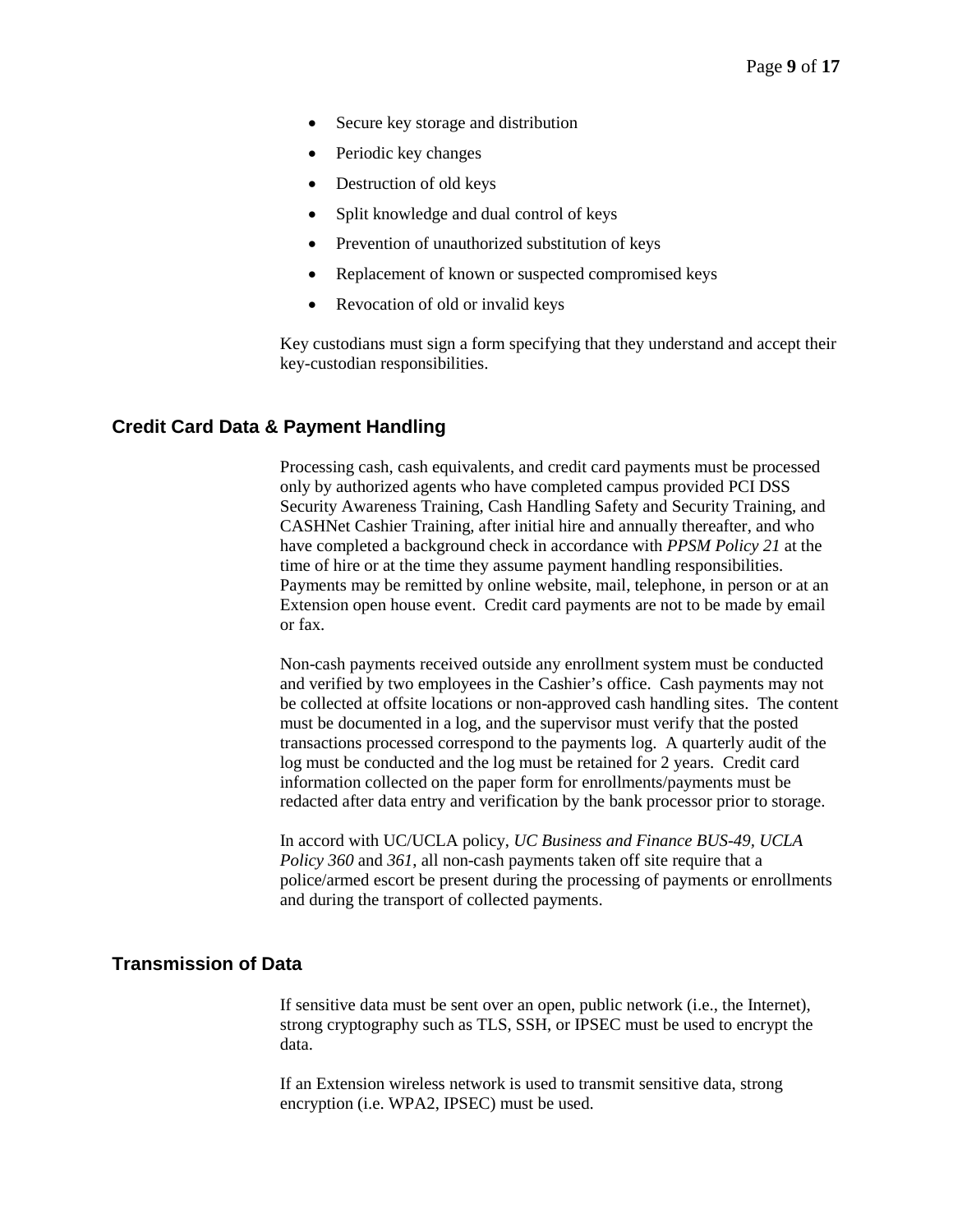Strong cryptography must be used whenever sensitive data is sent via end-user messaging technologies (e.g., email, instant messaging, chat).

# **Malicious Software Protection**

ITS will deploy anti-virus software on its information systems commonly affected by malicious software. Such software must be capable of detecting, removing and protecting against all known types of malicious software including spyware and adware.

Anti-virus software must be kept actively running and capable of generating audit logs. Anti-virus software must be enabled for automatic updates and conduct periodic scans.

# **Patch Management**

ITS will have a formal, documented process for regularly identifying and prioritizing relevant and necessary security and functional patches for its information systems and applications that process, transmit or store sensitive data. ITS may use a risk based approach for prioritizing security patch installations. All critical new security patches must be applied within one (1) month of release. A process will be developed to identify and assign a risk ranking (based on security best practices such as CVSS) to newly discovered security vulnerabilities.

#### **Change Control**

ITS must develop and implement a formal, documented change control process for information system and software configuration changes. The process must include:

- Identification and documentation of significant changes
- Assessment of the potential impact, including security implications, of significant changes
- Appropriate approval of all changes by authorized parties
- Ability to terminate and recover from unsuccessful changes
- Testing procedures to ensure the change is functioning as intended
- Communication of completed change details to appropriate persons
- The updating of appropriate information system or software documentation upon the completion of a significant change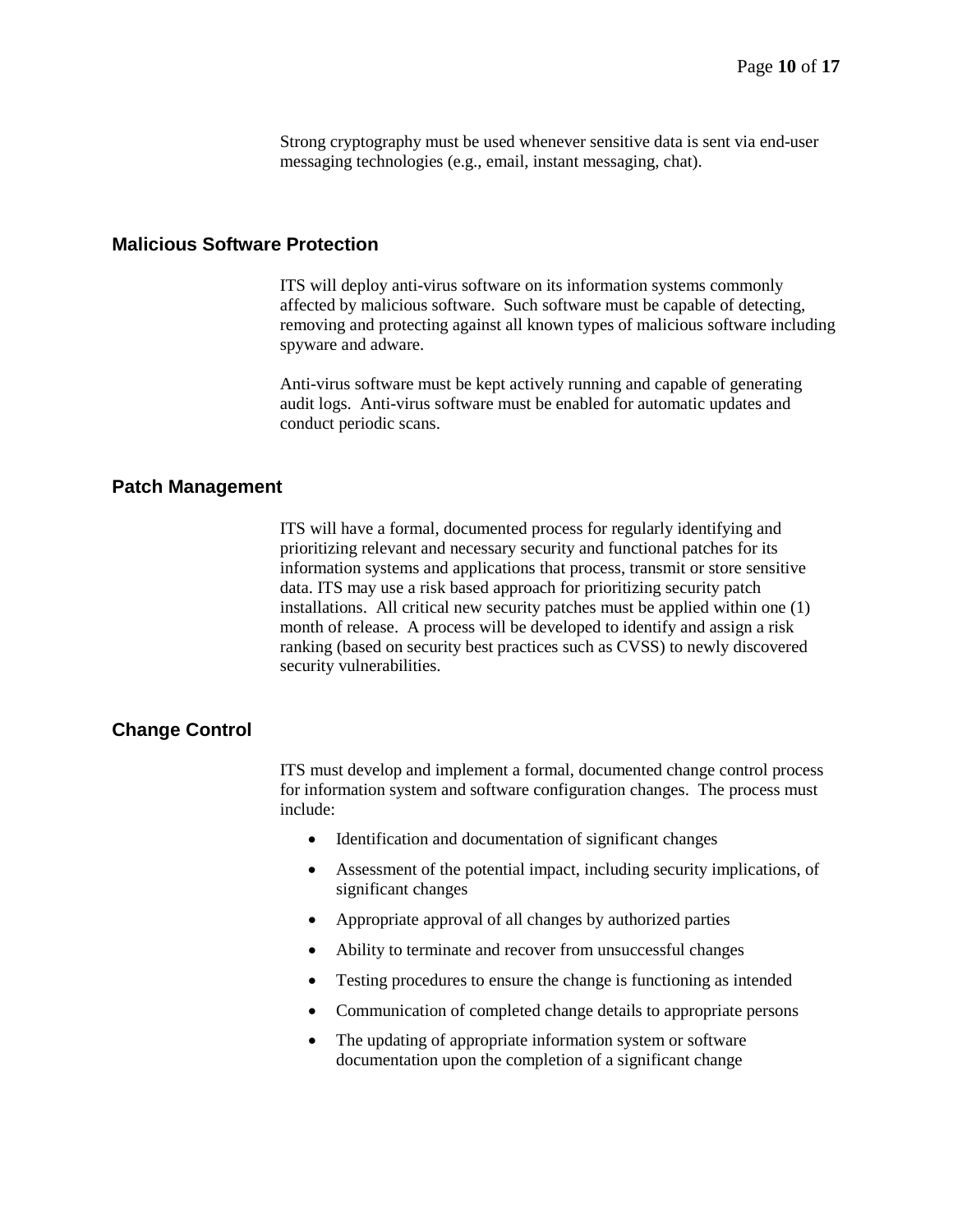Only properly authorized persons may make an emergency change to information systems, data or network resources. Such emergency changes must be appropriately documented and promptly submitted, after the change, to ITS's normal change management process.

# **Network Security**

ITS will have and maintain documented standards for its firewalls and routers. Such standards must include:

- A formal process for approving and testing all network connections and changes to firewall and router configurations.
- A current diagram(s) of Extension's computer network. The diagram must show all connections to information systems that process, transmit or store sensitive data. Changes to the diagram(s) must be appropriately documented.
- Requirements for a firewall at each logical point where Extension's network connects to the Internet and between any demilitarized zone (DMZ) and Extension's internal network(s).
- A description of groups, roles, and responsibilities for logical management of network components.
- Documentation and business justification of all services, protocols, and ports allowed by firewalls and routers, including documentation of security features implemented for insecure protocols (e.g. Telnet, FTP).
- A requirement to review Extension's firewall and router rule sets at least every six (6) months.

Extension's firewalls must perform stateful inspection and must restrict connections between untrusted networks (i.e. the Internet) and information systems that process, transmit or store sensitive data. The firewalls will prohibit direct access from the Internet to such information systems, must restrict inbound and outbound traffic to that which is documented as necessary for organizational purposes, and explicitly deny all other traffic.

Configuration files on routers must be secured and regularly synchronized.

A firewall(s) must be installed between any wireless networks and information systems that process, transmit or store sensitive data. Such firewalls will deny or control traffic from any wireless networks to these information systems.

Outbound traffic from payment card applications will be sent to IP addresses within a DMZ; such traffic will not be sent directly to the Internet. Inbound Internet traffic to payment card applications must be limited to IP addresses within the DMZ.

All databases that store sensitive data will be placed in the internal network(s) and be segregated from any DMZ.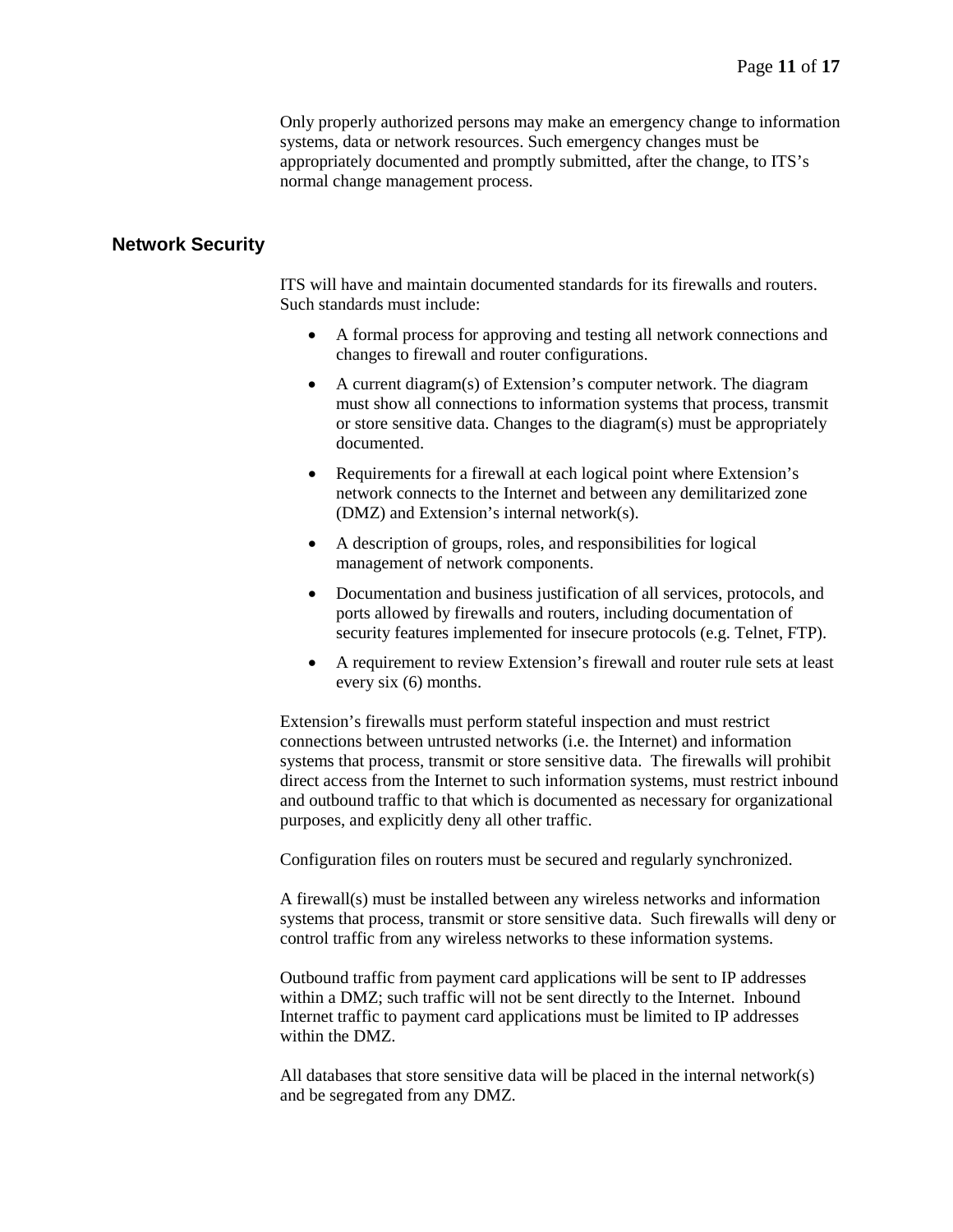Personal firewall software must be installed and active on any mobile and/or employee-owned computers with direct connectivity to the Internet that are used to access the Extension's internal network. The personal firewall software must be configured to specific standards and prevent unauthorized users from altering or disabling it.

IP masquerading (e.g., port address translation [PAT] or network address translation [NAT]) must be used for information systems on Extension's internal network(s).

# **Security Incident Response**

ITS will have a formal, documented security incident response plan that will be reviewed annually by the Dean's Office. The plan will include:

- Roles, responsibilities, and communication strategies in the event of a security incident including notification of appropriate parties
- Specific incident response procedures
- Business recovery and continuity procedures (Cf. policy FA600)
- Data back-up processes
- Legal requirements for reporting security incidents and compromises (e.g. California Information Practices Act);
- Coverage and responses for all critical information systems
- Reference or inclusion of payment card brand incident response procedures
- Procedures for responding to alerts from intrusion detection (IDS), intrusion prevention (IPS) and/or file integrity monitoring systems

The security incident response plan must be tested annually and must designate specific personnel to be available on a 24/7/365 basis in order to respond promptly to information security alerts. The plan must be reviewed regularly and modified as necessary. Lessons learned will be documented.

ITS employees who are responsible for responding to security incidents must receive regular and appropriate training in security incident response processes.

# **Logging and Auditing**

Appropriate logging and monitoring controls will be implemented on information systems, data and network resources.

ITS will implement automated audit trails on its information systems that store, process or transmit sensitive data. The audit trails will be able to reconstruct the following events: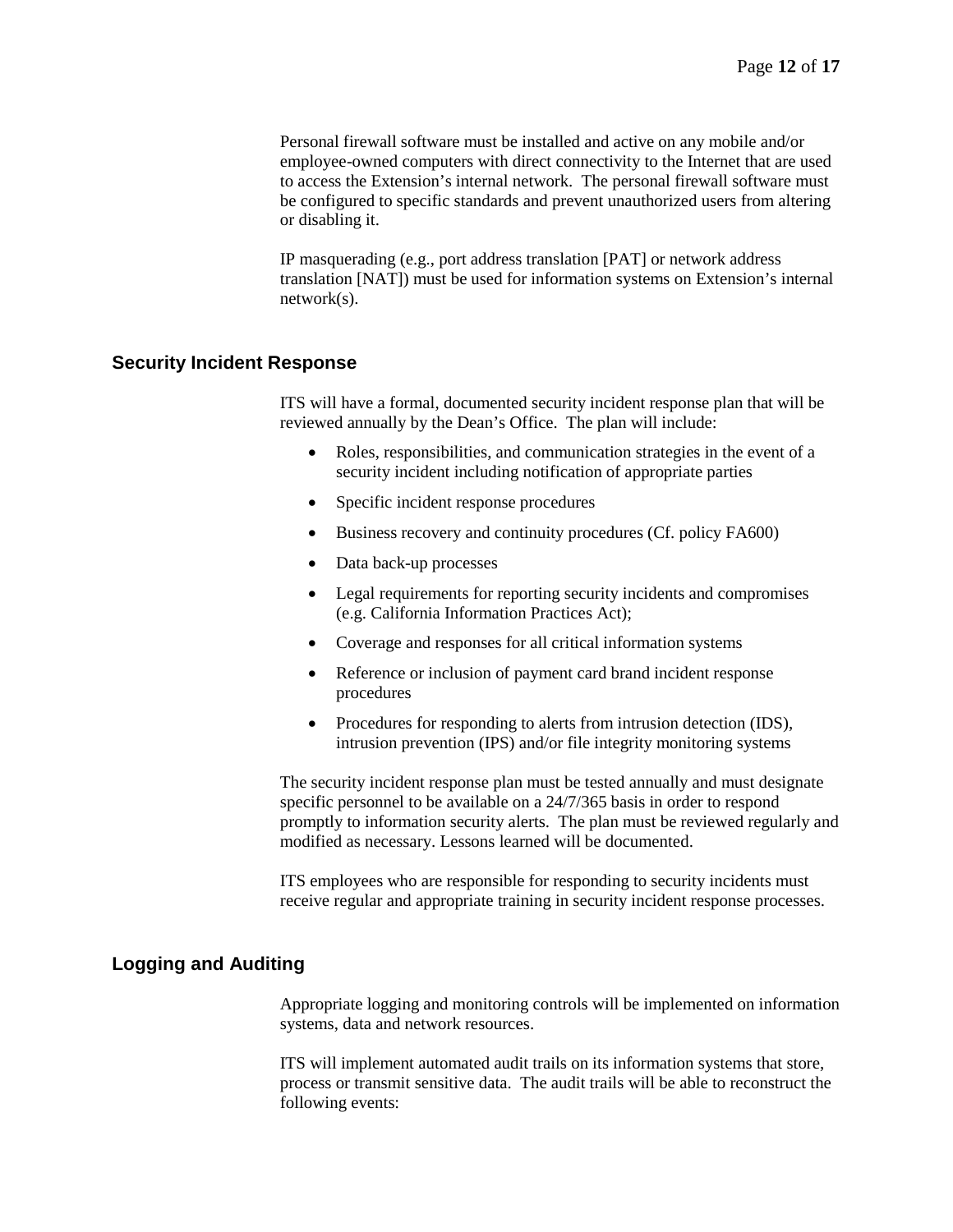- Individual accesses to sensitive data
- Actions taken by any individual with root or administrative privileges
- Access to all audit trails
- Invalid logical access attempts
- Use of identification and authentication mechanisms
- Initialization of audit logs
- Creation and deletion of system-level objects

For each of the above events, the following must be recorded:

- User identification
- Type of event
- Date and time
- Success or failure indication
- Origination of event
- Identity or name of affected data, system component, or resource

Logs and audit trails on information systems that store, process or transmit sensitive data must be reviewed daily. Such logs and audit trails will be monitored by file integrity or change detection software. Log reviews will include intrusion detection and authentication, authorization and accounting (AAA) servers.

Information generated by logging and monitoring controls implemented on information systems, data and network resources will be protected from unauthorized access. Access to such information will be limited to only those individuals with a need-to-know. Such information must be promptly backed up to a centralized log server and/or media that is difficult to alter. Logs for external-facing technologies (i.e., firewalls, DNS, email) must be promptly copied onto a log server on the internal network. Unless otherwise restricted by law, audit and log file information must be retained for at least one year, with 3 months of log file information being immediately restorable.

UCLA Extension must synchronize with at least one of the following UCLA Campus time servers:

**time1.ucla.edu** - 164.67.62.194 (stratum 1) **time2.ucla.edu** - 164.67.62.212 (stratum 1) **time3.ucla.edu** - 164.67.62.198 (stratum 2) **time4.ucla.edu** - 164.67.62.213 (stratum 2)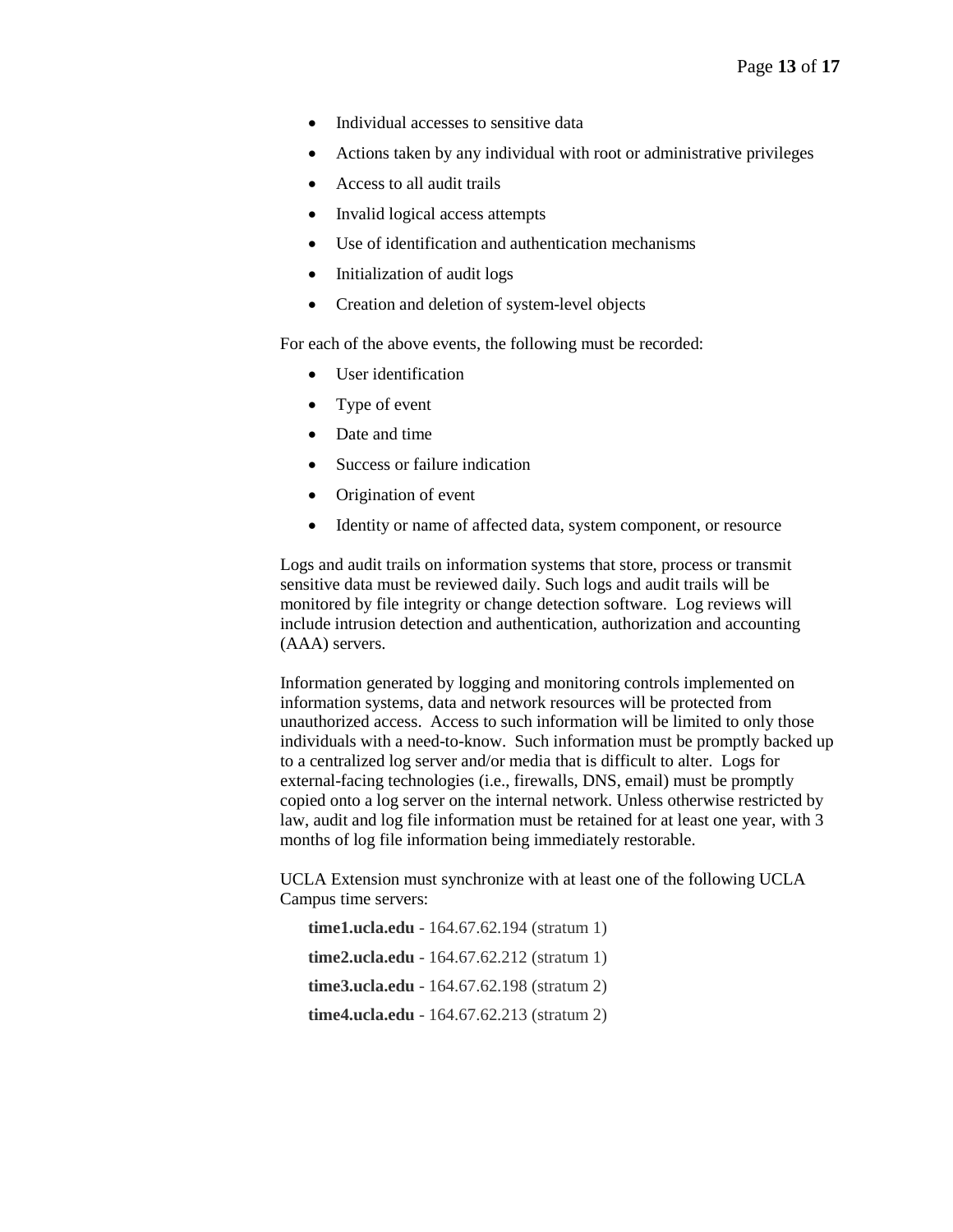# **Software Application Development**

When Extension develops software applications that store, process or transmit sensitive data, such applications will be developed using a formal, documented software development life cycle and be based on information security best practices.

Security patches and system and software configuration changes on developed applications must be tested before being deployed. Testing must include at least:

- Validation of all input
- Validation of proper error handling
- Validation of secure cryptographic storage
- Validation of secure communications
- Validation of proper role based access control

ITS will have separate development, test and production environments for developed applications that process, transmit or store sensitive data. There must be clear separation of duties between the three environments. Real sensitive data must not be used or must be sanitized for testing or development of developed applications.

Test data and accounts must be removed before developed applications are placed into the production environment. Custom code used in internally developed applications must be reviewed for vulnerabilities before the code is used in the production environment.

Applications developed by ITS that process, transmit or store sensitive data must be based on secure coding best practices such as the Open Web Application Security Project (OWASP) guidelines, SANS CEW Top 25 or CERT Secure Coding. Internally developed Web applications must be protected against the following vulnerabilities:

- Injection flaws (such as SQL Injection)
- Buffer overflow
- Insecure cryptographic storage
- Insecure communications
- Improper error handling
- All "High" vulnerabilities identified during patch management risk ranking process
- Cross-site scripting (XSS) attacks
- Improper access control
- Cross-site request forgery (CSRF)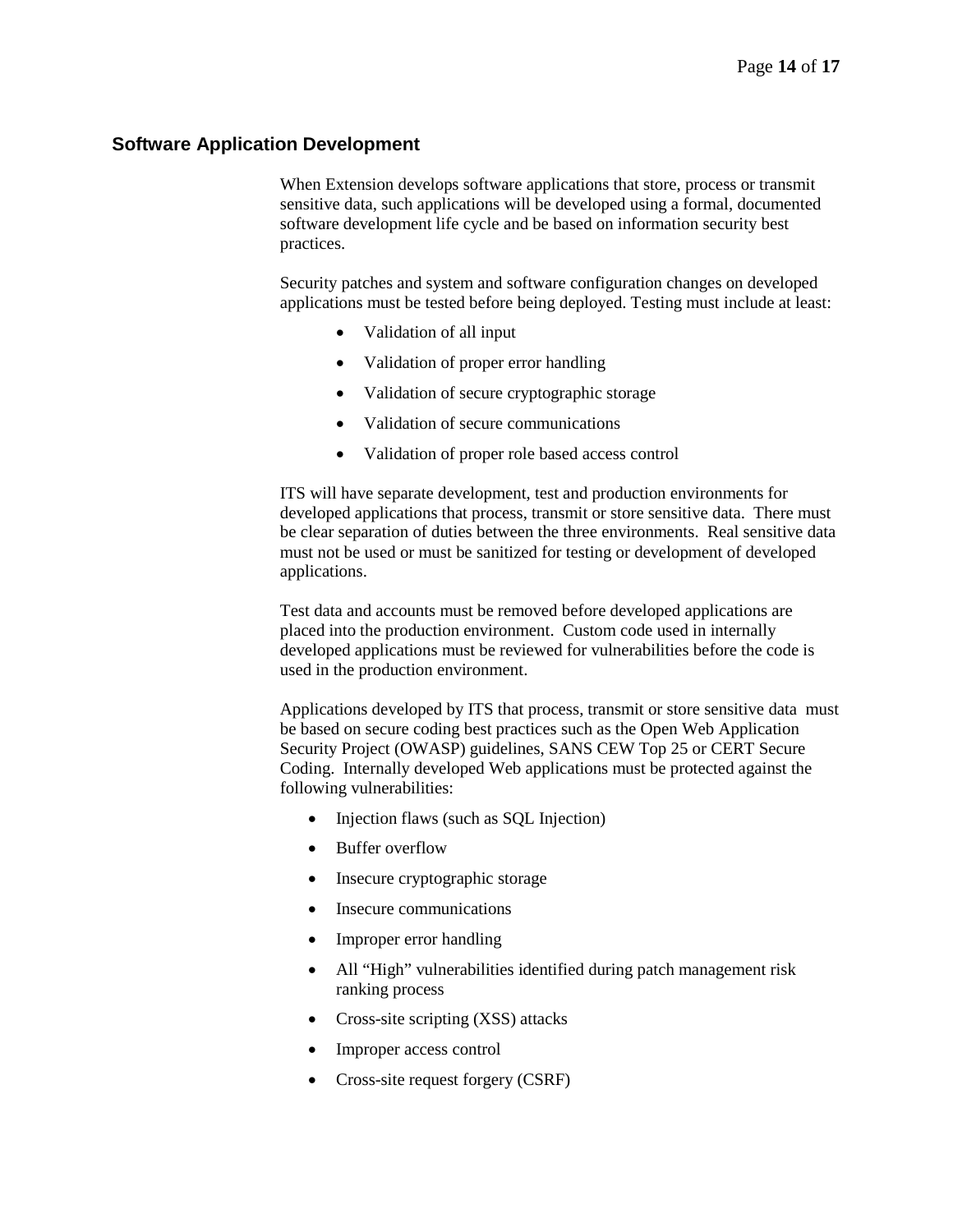All Internet accessible Web applications that process, transmit or store sensitive data must be protected against known attacks by either: having an organization specializing in application security review the applications at least annually using manual or automated application vulnerability security assessment tools or methods; or by installing a web-application firewall in front of the applications.

# **Information System Configuration**

ITS will develop and implement formal, documented configuration standards for its information systems. Such standards must be consistent with system hardening best practices as defined by the Center for Internet Security (CIS). At a minimum, the standards will require the following:

- One primary function for servers that process, transmit or store sensitive data
- Disabling of unnecessary and/or insecure services and protocols
- Appropriate configuration of system security settings
- Removal of unnecessary functionality (e.g., scripts, Web servers, subsystems)
- Changing or removing vendor-supplied defaults (i.e., passwords, accounts, SNMP community strings)

All remote logins that enable administrator access to information systems storing, transmitting or processing sensitive data must be encrypted and use two factor authentication.

ITS will have a formal, documented process to identify newly discovered security vulnerabilities and configuration standards to address new vulnerabilities. Configuration standards must be updated to reflect any newly discovered vulnerability.

# **Personnel Vetting**

All employees hired at the University are vetted as part of the recruitment process. Vetting includes background checks for criminal histories and the checking of references. To facilitate career mobility, all new *career* employees at UCLA Extension, whether or not they will have access to sensitive data on their first assignment, will have undergone a criminal background check. *Limited appointment* staff will undergo criminal background checks if hired into areas where they will have access to sensitive information (e.g. cashier, enrollment office).

Extension employees shall be notified of the process for data security, privacy access, and ownership during staff on-boarding. Additionally Extension employees who are authorized to use Extension-owned equipment, including portable devices, shall be made aware of the terms of use and expected due diligence during employment or at employment termination.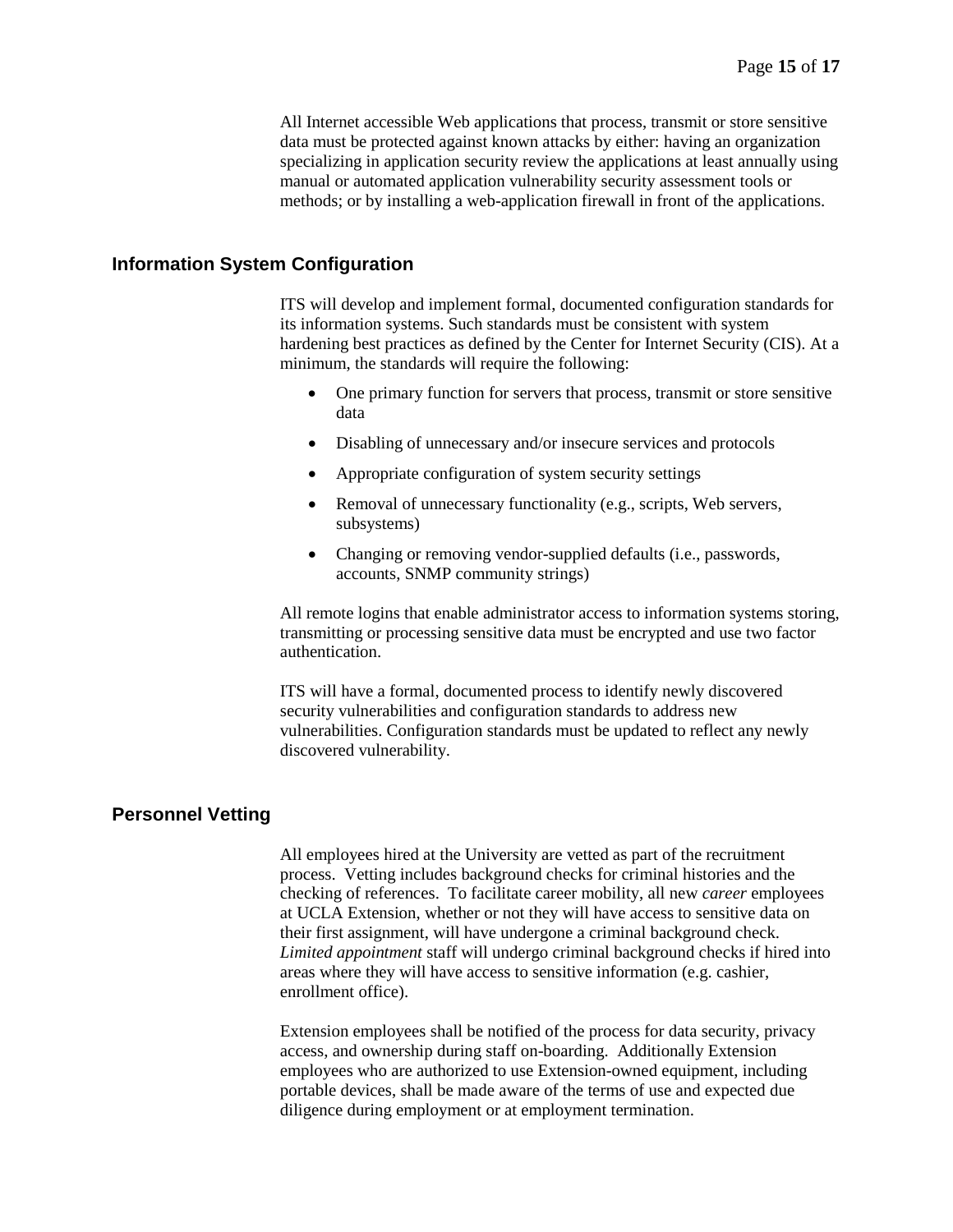# **Information Security Testing**

ITS will annually, or after any significant changes to its information technology environment, perform internal and external penetration tests of its information systems that process, transmit or store sensitive data. The penetration tests will include both network and application layer tests.

At least quarterly, a wireless analyzer will be used at the Extension Administration Building and at metro centers to identify all wireless devices in use or a wireless IDS/IPS must be deployed which is capable of identifying all wireless devices in use at facilities and alerting appropriate personnel upon discovery of devices.

ITS will conduct appropriate quarterly external vulnerability scans against all of its information systems that are Internet reachable. ITS will also run quarterly internal vulnerability scans against all of its information systems that process, transmit or store sensitive data. All internal and external scans must be run until passing results are obtained, or all "High" vulnerabilities are resolved (identified during patch management risk ranking process).

Per its risk assessment, ITS will implement and maintain network IDS, host based IDS and/or IPSs to monitor all traffic to information systems that process, transmit or store sensitive data. IDS/IPS signatures must be kept up-to-date at all times and configured to alert personnel of suspected compromise.

ITS will deploy file integrity monitoring software on its information systems that process, transmit or store sensitive data. The software must perform critical file comparisons at least weekly.

# **Service Provider Management**

If UCLA Extension shares sensitive data with service providers, it will do so in a manner that conforms to UCLA's management practices and policy governing service contracts as well as UCLA Extension, requiring:

- ITS to maintain a list of service providers.
- Written acknowledgement and/or PCI DSS compliant evidence in order to show from each service provider that they are responsible for the security of the sensitive data the service provider possesses or has access to.
- Agreement prohibiting unauthorized disclosure of data to other parties.
- An established process for engaging service providers that includes proper due diligence prior to engagement.
- Development and maintenance of a program to monitor service providers' PCI DSS compliance.